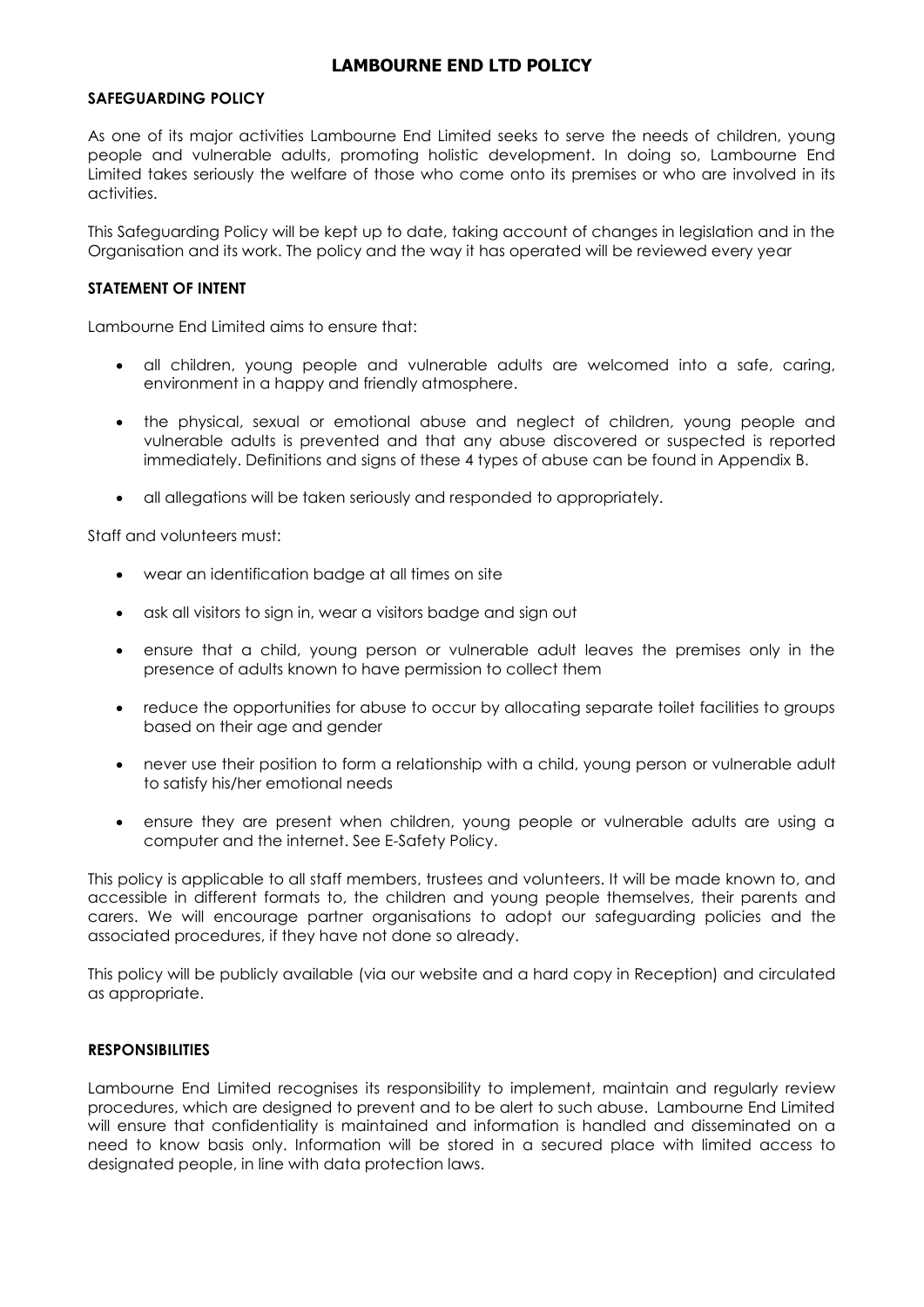Lambourne End Limited is committed to supporting, resourcing and training those who work with young people and children. All staff and volunteers are adequately supervised and progress is reviewed on a regular basis. Staff and volunteers who are involved in regulated activities will be taken through the Safeguarding Training Process, Appendix G.

Lambourne End Limited has a Safer Recruitment Procedure which can be found in Appendix E. This includes seeking 2 references for all prospective members of staff and volunteers, and ensuring that they complete a DBS Check. The DBS Policy is stated in Appendix F.

A Designated Safeguarding Officer and Designated Safeguarding Representative will be appointed whom the Board will ratify. Our Safeguarding Policy Statement contains their contact details, and is shown in Appendix A. This will be displayed in the following buildings on site: Reception, Staff Room, Residential Dining Room, Training Room, Geoffrey Hooper Barn, Red Hut, Blue Hut, POPI Barn, Farm Barn and the Cabin.

It is the responsibility of the Chief Executive to ensure that:

- this policy is implemented through the Safeguarding Officer.
- that all staff members and volunteers know the policy.
- that all staff members and volunteers are given appropriate training to ensure that this policy and the associated procedures operate effectively.

It is the responsibility of the Safeguarding Officer to:

- ensure that cases of abuse are reported to the appropriate local safeguarding board. If the child or young person is in immediate danger the police should be contacted.

Staff and volunteers have the responsibility to:

- be alert and to adhere to this policy and the procedures associated with it.
- know what to do in the event of any safeguarding issue.
- keep clear records of all disclosures and report them to the Safeguarding Officer.
- ensure that any decision made, or action taken, on behalf of someone who lacks the capacity to make the decision or act for themselves must be made in their best interests (Mental Capacity Act).

Staff and volunteers must use team meetings, staff meetings and supervision as various means of discussing problems and issues of child protection.

If Lambourne End needs to transport people, it is done using mini buses operated under and fulfilling the requirements of section 19 small bus permit. Students/placements are always seated in the back and the bus will not drive off unless they are all wearing seat belts. Where possible, individuals will not be transported alone and where necessary an escort/s will accompany the driver to provide required support.

### **HOW TO DEAL WITH DISCOVERY OR DISCLOSURE OF ABUSE**

Lambourne End Limited understands the needs to deal with any discovery or disclosure of abuse in a sensitive, timely, effective manor ensuring that all the appropriate steps are taken to report the incident correctly. The appropriate steps are detailed in the Disclosure or Discovery of Abuse Procedure (Appendix C) which includes information about recording and completing the incident report form. This forms part of the induction and is displayed in the staff room to ensure that all staff and volunteers understand their responsibilities and how to implement these.

#### **The main points to note are:**

- DO NOT DELAY The Chief Executive/Safeguarding Officer must be informed immediately and in the strictest confidence.
- All observations must be recorded.
- The person allegedly suspected of abuse must not be confronted.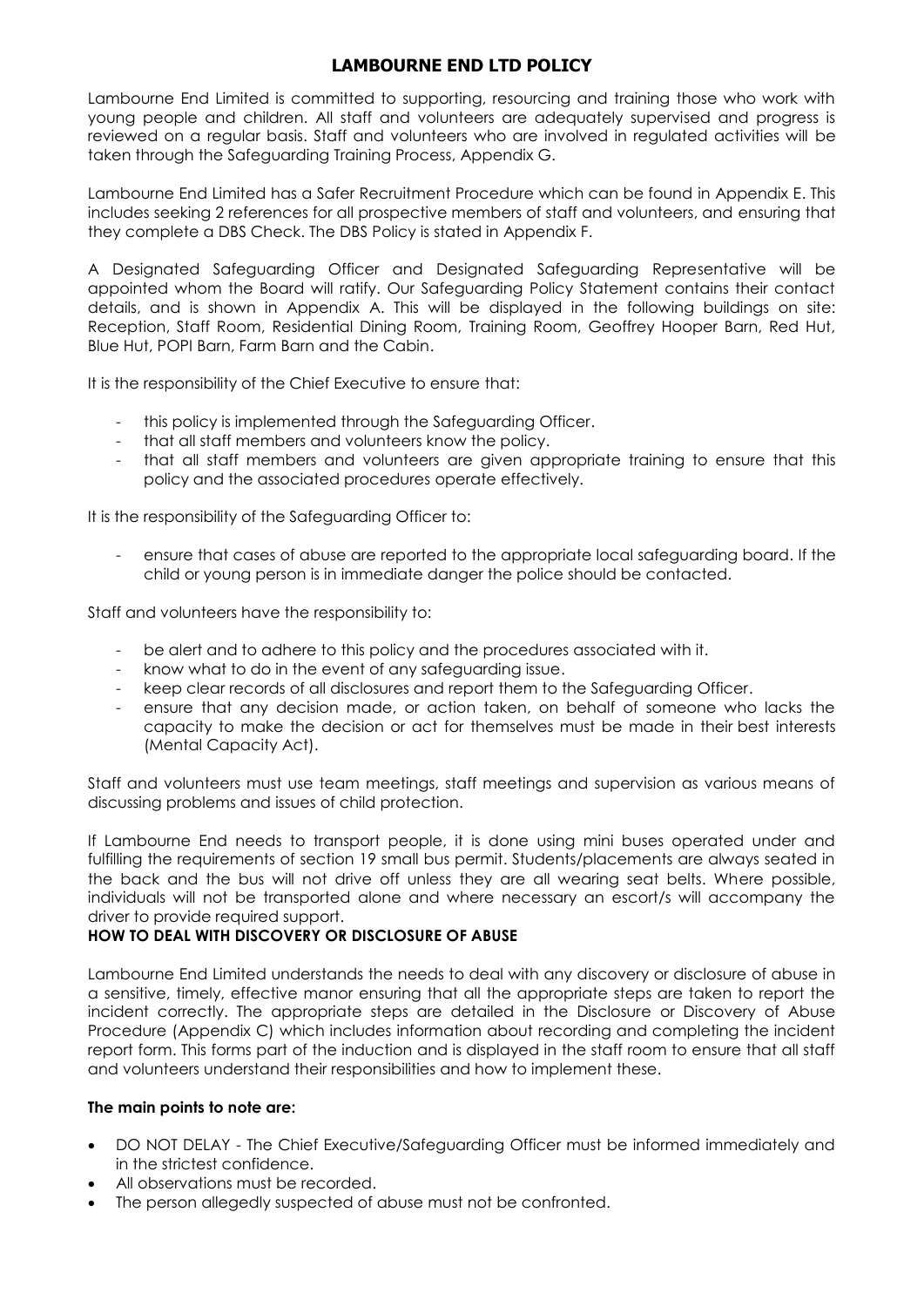This policy is also intended to protect those who work with young people and children from unfounded accusations or from behaving in ways which may be well-intended but inadvisable.

Lambourne End Limited is committed to maintaining good links with the local safeguarding boards. The contact details for the Local Safeguarding Children Boards, including out of hours numbers can be found in Appendix H.

### **LONE WORKING**

- 'Lone working' refers to situations where staff and volunteers, in the course of their duties, work alone or are physically isolated from colleagues and without access to immediate assistance.
- This last situation may also arise where there are other staff in the building but the nature of the building itself may essentially create isolated areas.
- Lone working refers particularly to situations when staff and volunteers may find themselves working alone with students when no other staff members are present.

Staff and volunteers should avoid working alone where possible.

Where an individual's role requires them to work alone, they (and their manager/Safeguarding Officer) have a duty to assess and reduce the risks which lone working presents.

As part of their induction, staff and volunteers will be briefed on the important considerations relating to working on their own with children, young people and vulnerable adults. The procedure in these situations is written in the Safeguarding Lone Working Procedure, Appendix D.

At present, Lambourne End Limited does not take duty of care for children under the age of 8 years, so will expect the visiting organisation to provide appropriate levels of supervision. When working with groups that are over 8 years of age, there will be one member of staff or volunteer to every 8 children, young people or vulnerable adults, and one more staff or volunteer for every further 12 children, young people or vulnerable adults. If there are not enough workers, the event should not take place.

### **DOCUMENTS ASSOCIATED WITH THIS POLICY:**

Safeguarding Policy Statement - Appendix A Definitions and Signs of Abuse - Appendix B Disclosure or Discovery of Abuse Procedure - Appendix C Safeguarding Lone Working Policy - Appendix D Safer Recruitment Procedure - Appendix E DBS Policy – Appendix F Safeguarding Training Process – Appendix G Local Safeguarding Children Boards contact numbers – Appendix H E-Safety Policy Anti-Bullying Policy Complaints and Whistleblowing Policy

#### **BIBLIOGRAPHY:**

 This policy recognises the obligations and duty of care of Lambourne End Limited as it works with children and young people as covered in the Children Act (1989). This Act defines children and young people as anyone up to the age of 18 years.